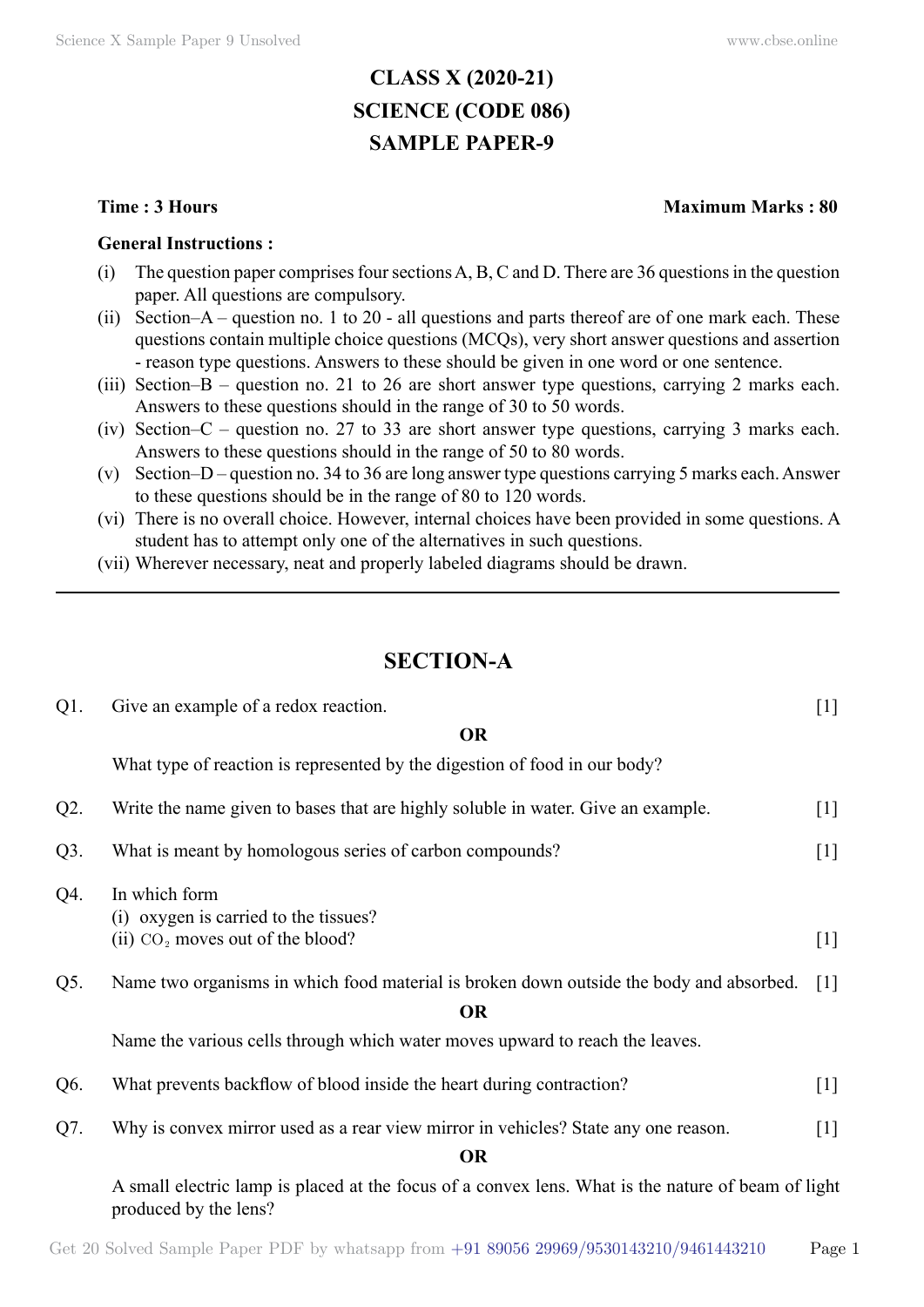| Q8.               | Which property of concave mirror is utilised for using them as shaving mirrors?                                                                     | $\lceil 1 \rceil$                                                                                                                                                              |
|-------------------|-----------------------------------------------------------------------------------------------------------------------------------------------------|--------------------------------------------------------------------------------------------------------------------------------------------------------------------------------|
| Q9.               | How will you use two identical prisms so that a narrow beam of white light incident on one prism<br>emerges out of the second prism as white light? | $\lfloor 1 \rfloor$                                                                                                                                                            |
| O <sub>10</sub> . | Why is resistance less when resistors are joined in parallel?                                                                                       | $\lfloor 1 \rfloor$                                                                                                                                                            |
|                   | <b>OR</b>                                                                                                                                           |                                                                                                                                                                                |
|                   | Define resistance. Give its SI unit.                                                                                                                |                                                                                                                                                                                |
| Q11.              | How is the strength of the magnetic field at a point near a wire related to the strength of the electric<br>current flowing in the wire?            | $[1] % \includegraphics[width=0.9\columnwidth]{figures/fig_10.pdf} \caption{The figure shows the number of times of the estimators in the left and right.} \label{fig:time} %$ |
| Q12.              | Name the alloy which is mainly used for making permanent magnets.                                                                                   | 1                                                                                                                                                                              |
| Q13.              | What is a biodegradable substance?                                                                                                                  | $[1]$                                                                                                                                                                          |

#### **O**

What is the function of ozone in the upper atmosphere?

**For question numbers 14, 15 and 16, two statements are given-one labelled Assertion (A) and the other labelled Reason (R). Select the correct answer to these questions from the codes (a), (b), (c) and (d) as given below :**

- (a) Both A and R are true and R is correct explanation of the assertion.
- (b) Both A and R are true but R is not the correct explanation of the assertion.
- (c) A is true but R is false.
- (d) A is false but R is true.
- Q14. **Assertion :** In a reaction of copper with oxygen, copper serves as a reducing agent. **Reason :** The substance which gains oxygen in a chemical reaction acts as a reducing agent. [1]
- Q15. **Assertion :** Mendel selected the pea plant for his experiments. **Reason :** Pea plant is cross-pollinating and has unisexual flowers. [1]
- Q16. **Assertion :** Supersonic jets cause thinning of ozone layer. **Reason :** Depletion of ozone layer causes greenhouse effect. [1]

#### **O**

**Assertion :** Biotic components of ecosystem continuously require energy to carry on life processes. **Reason :** Abiotic components are the non-living factors of the ecosystem.

#### Q17. **Read the following and answer any four questions from 17.1 to 17.5.**  $1 \times 4$

In 1817, Dobereiner showed that when the three elements in a triad were written in the order of increasing atomic masses; the atomic mass of the middle element was roughly the average of the atomic masses of the other two elements. But this classification into triads was not found to be useful.

In 1866, Newlands arranged the then known elements in the order of increasing atomic masses and proposed a law known as `Newlands' Law of Octaves'. It states that "when elements are arranged in order of increasing atomic masses, then every eighth element has properties similar to that of the first". In order to fit elements into his table, he adjusted two elements in the same slot, but also put some unlike elements under the same note. Then Mendeleev, a Russian chemist was the most important contributor to the early development of a Periodic Table of elements in which the elements were arranged on the basis of atomic mass and also on the similarity of chemical properties.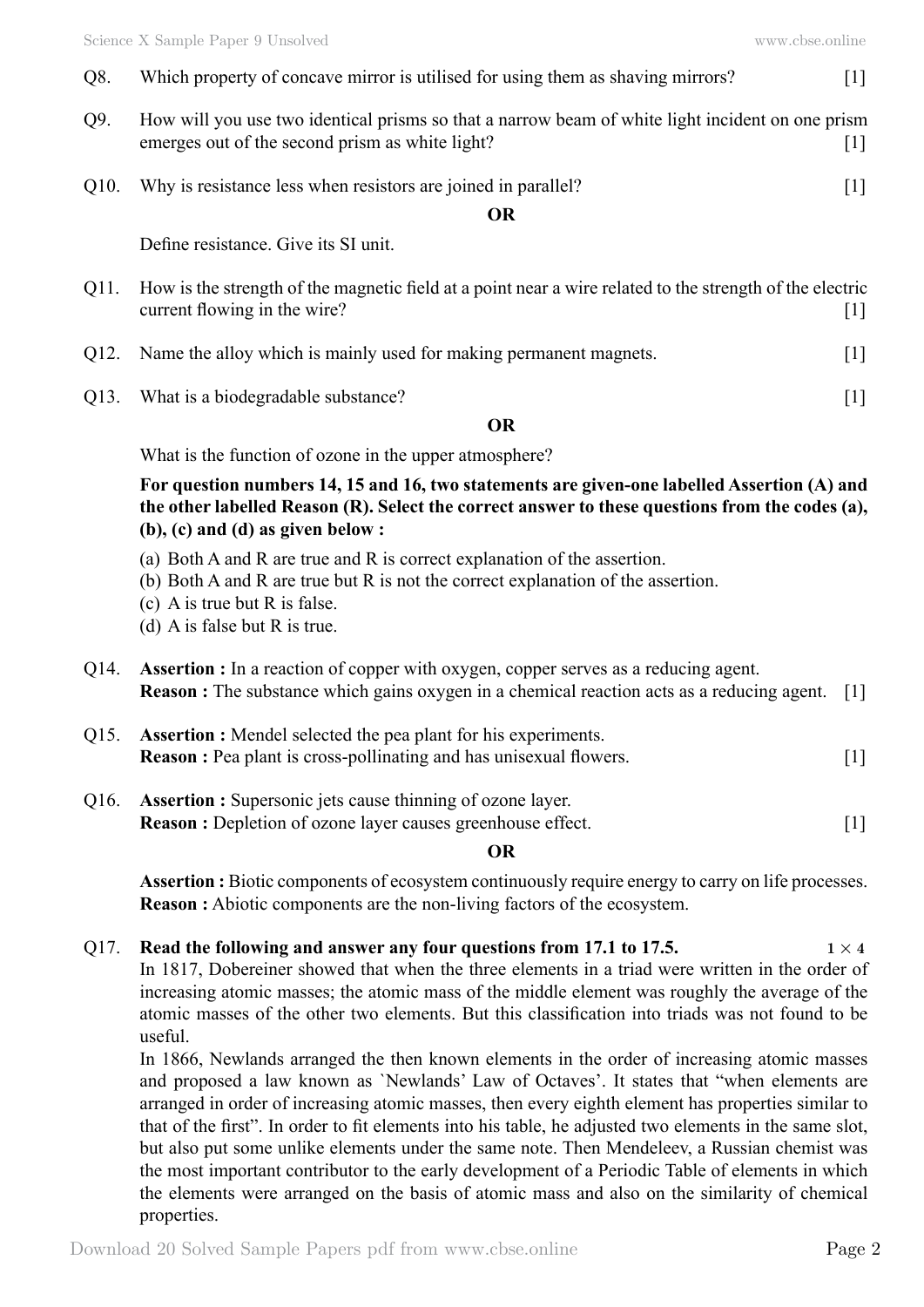- **17.1** The three triads identified by Dobereiner are
	- (a) N, P, As; He, Ne, Ar; Ca, Sr, Ba
	- (b) Li, Na, K; N, P, As; Cl, Br, I
	- (c) N, P, As; Ca, Sr, Ba; Cl, Br, I
	- (d) Be, Mg, Ca; N, P, As; Cl, Br, I

### **17.2** Which of the following statements is incorrect about the table proposed by Newlands?

- (a) It was applicable only upto calcium.
- (b) It worked well with heavier elements only.
- (c) It became irrelevant for noble gases.
- (d) It was not applicable for only 56 elements existed at that time .
- **17.3** The two pairs of elements placed in one slot by Newlands are

| (a) Co, Ni and Ce, La | (b) Be, Mg and Co, Ni |
|-----------------------|-----------------------|
|                       |                       |

(c) F, Cl and Ce, La  $(d)$  Zn, Sr and Be, Mg

**17.4** The drawbacks of Mendeleev's Periodic Table were removed when the elements are arranged in the order of

- (a) decreasing atomic masses (b) increasing atomic masses
- (c) decreasing atomic number (d) increasing atomic number
- **17.5** Who introduced the terms 'Groups' and 'Periods' in the Periodic Table first?
	- (a) Dobereiner (b) Newlands
	- (c) Mendeleev (d) Henry
- -

#### Q18. **Read the following and answer any four questions from 18.1 to 18.5.**  $1 \times 4$ Nitrogenous materials formed due to metabolic activities are need to be removed. The biological process involved in the removal of these harmful metabolic wastes from the body is called excretion. Different organisms use varied strategies to do this. Many unicellular organisms remove these wastes by simple diffusion from the body surface into the surrounding water while complex multi-cellular organisms use specialised organs to perform the same function.

- **18.1** The excretory system of human beings include
	- (a) a pair of kidneys, a pair of ureters, a urinary bladder and a urethra
	- (b) a pair of kidneys, a pair of urinary bladders, a ureter, and a urethra
	- (c) a pair of kidneys, a pair of ureters, a pair of urinary bladders and a urethra
	- (d) a kidney, a ureter, a urinary bladder and a urethra
- **18.2** The given figure represents the structure of a nephron.



Which section of the nephron is responsible for concentrating the solute in the filtrate?

| $(a)$ A | $(b)$ B |
|---------|---------|
| $(c)$ C | $(d)$ D |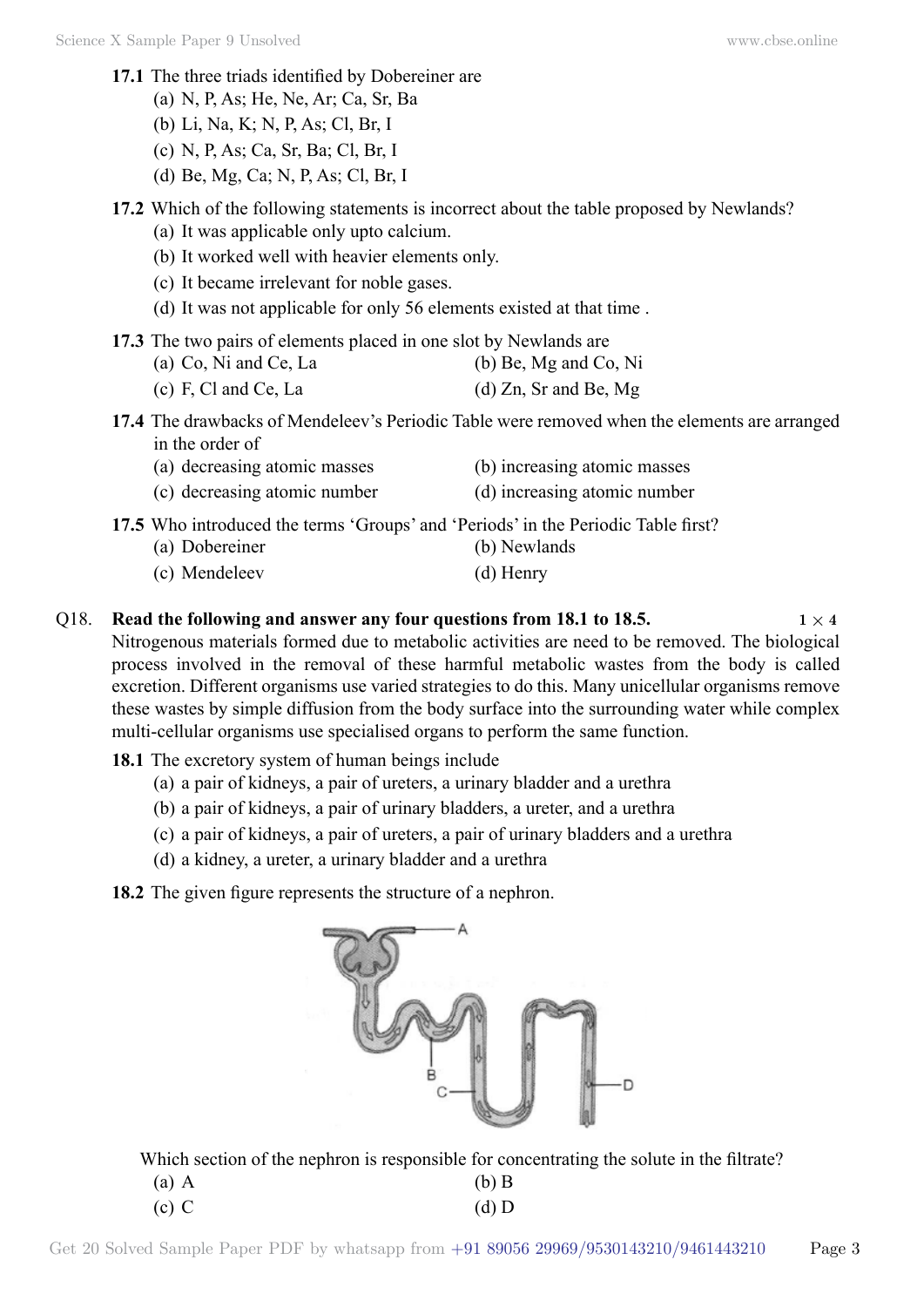

Study the picture given above and choose the correct combination of plots provided in the following table.

|     | X              | <b>Process used</b> | <b>Function</b>                                         |
|-----|----------------|---------------------|---------------------------------------------------------|
| (a) | Dialyser       | Diffusion           | To remove the excess wastes and fluid from<br>the blood |
|     |                |                     |                                                         |
| (b) | Blood thinner  | Clotting            | To remove the clots from the blood                      |
| (c) | Dialysate      | Osmosis             | To add fluid to the blood                               |
| (d) | Dialysing pump | Filtration          | To draw blood from the body and send it to              |
|     |                |                     | dialyser                                                |

**18.4** Which of the following statement(s) is (are) true about excretion in human beings?

- I. Kidneys are the primary excretory organs.
- II. The bladder is muscular, so it is under nervous control.
- III. Each kidney has large numbers of filtration units called nephrons.
- IV. Urine is stored in the urethra until the urge of passing it out.
	- (a) I and II only (b) I and III only
	- (c) I, II and III only (d) I and IV only

**18.5** Study the table below and select the row that has the incorrect information.

|     | <b>Excretory organ</b> | <b>Substances excreted</b> |
|-----|------------------------|----------------------------|
| (a) | Kidneys                | Nitrogenous wastes         |
| (b) | Lungs                  | Urea                       |
| (c) | Skin                   | Sweat                      |
| (ď  | Oil glands             | Sebum                      |

### Q19. **Read the following and answer any four questions from 19.1 to 19.5.**  $1 \times 4$

The image formed by a convex lens depends on the position of the object in front of the lens. When the object is placed anywhere between focus and infinity, the image formed by convex lens is real and inverted. The image is not obtained on the screen when the object is placed between focus and the lens.

The distance between the optical centre O of the convex lens and the focus point  $F_1$  or  $F_2$  is its focal length.

When the object shifts from  $-\infty$  to *F*<sub>1</sub>, the image moves from *F*<sub>2</sub> to  $+\infty$ .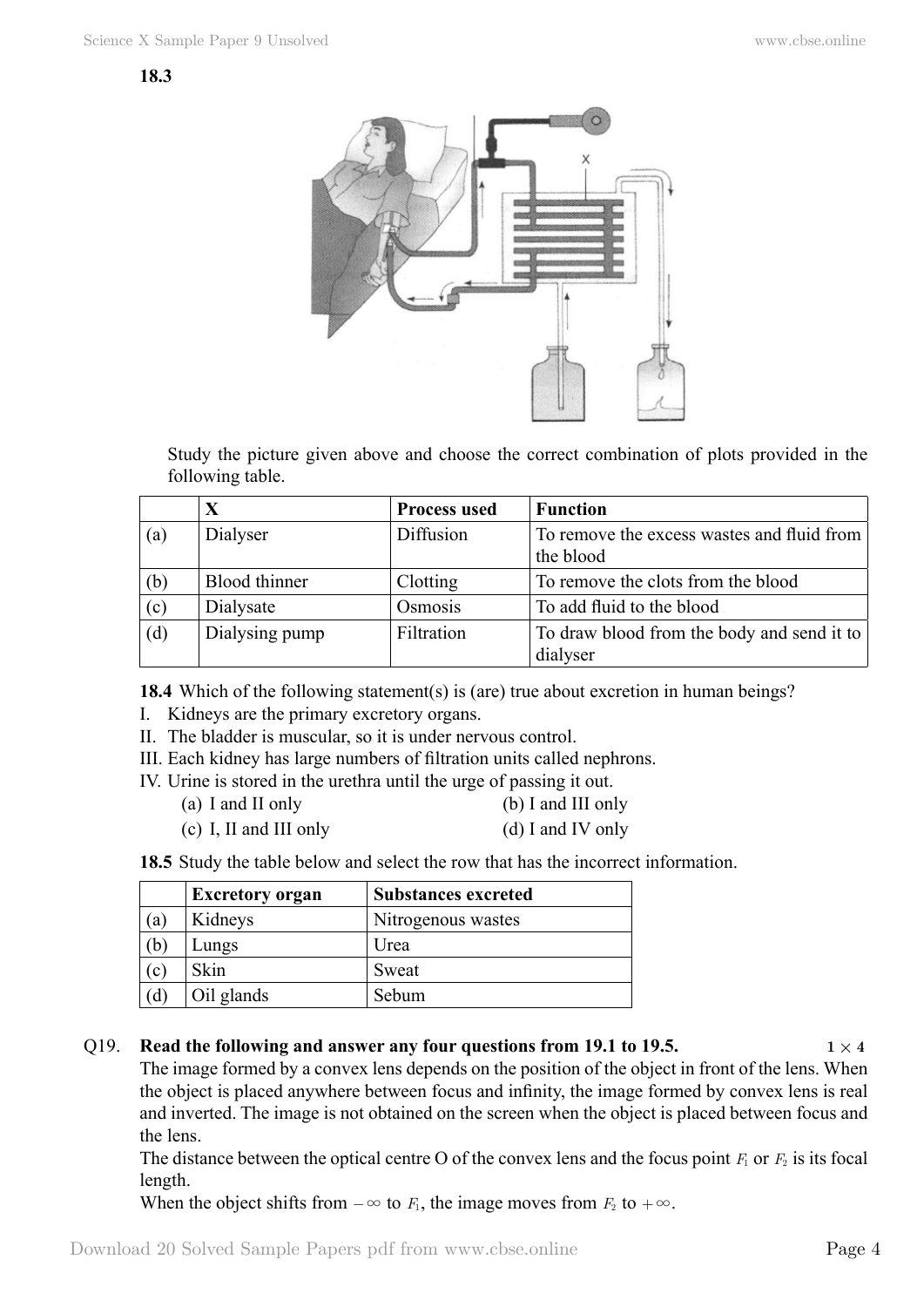

When the object shifts from  $F_1$  to O, the image moves from  $-\infty$  to O.

A student did an experiment with a convex lens. He put an object at different distances from the lens. In each case he measured the distance of the image from the lens. The results were recorded in the following table.

| Object distance (in cm) | ے ک | 30 | 40  | ou |     |
|-------------------------|-----|----|-----|----|-----|
| Image distance (in cm)  | 100 |    | -60 |    | -46 |

Unfortunately his results are written in the wrong order.

**19.1** The focal length of this lens is

| (a) $20 \text{ cm}$ | $(b)$ 25 cm |
|---------------------|-------------|
| (c) $30 \text{ cm}$ | $(d)$ 35 cm |

**19.2** The image distances in the correct order (in cm) is

| (a) 24, 30, 40, 60, 100 | (b) 100, 24, 60, 40, 30 |
|-------------------------|-------------------------|
| (c) 100, 60, 30, 40, 24 | (d) 100, 60, 40, 30, 24 |

**19.3** Which of this object distances gives the biggest image?

| (a) $30 \text{ cm}$ | $(b)$ 25 cm |
|---------------------|-------------|
| $(c)$ 40 cm         | $(d) 60$ cm |

**19.4** The minimum distance between an object and its real image formed by a convex lens is

| (a) 2f   | (b) $3f$   |
|----------|------------|
| $(c)$ 4f | $(d)$ zero |

**19.5** A virtual image is formed by convex lens when object is placed

| (a) at infinity | (b) between $C$ and $F$ |
|-----------------|-------------------------|
|-----------------|-------------------------|

# (c) at  $F$  (d) between  $F$  and  $O$

#### Q20. **Read the following and answer any four questions from 20.1 to 20.5.**  $1 \times 4$ When magnet is brought into the field of another magnet, the field interacts with each pole of the

magnet and each of these poles experience magnetic force.

The space surrounding a magnet where a magnetic force is experienced is called magnetic field. A magnetic field line is a continuous curve in a magnetic field such that the tangent at any point on it gives the direction of magnetic field at that point.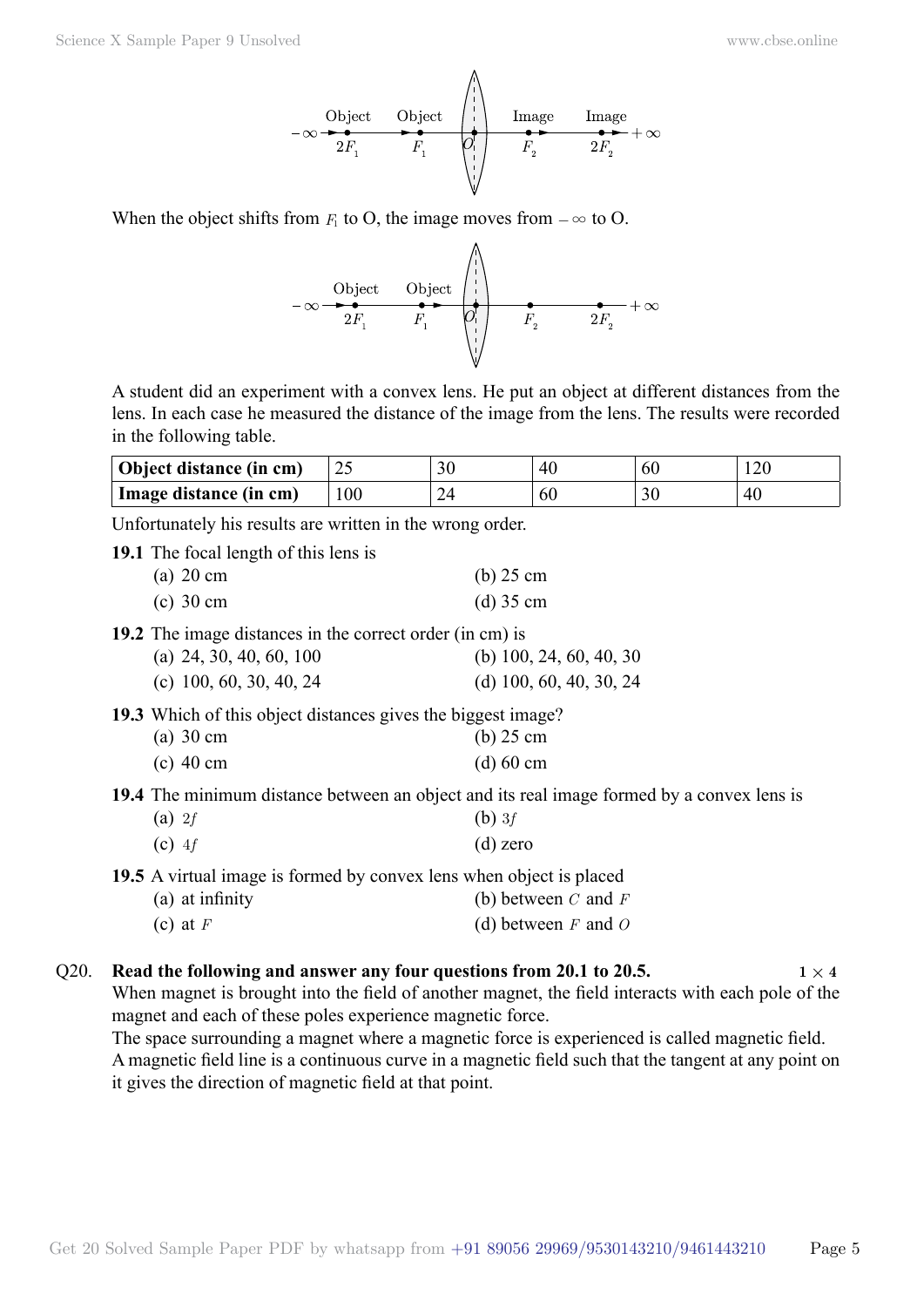

- **20.1** Magnetic field is produced by the flow of current in a straight wire. The phenomenon was discovered by
	- (a) Faraday (b) Fleming
	- (c) Oersted (d) Maxwell
- **20.2** At the centre of bar magnet, the magnetism is
	- (a) same as the pole (b) zero
	- (c) maximum (d) minimum
- **20.3** Magnetic field lines can be used to determine
	- (a) only the direction of magnetic field
	- (b) only the relative strength of the magnetic field
	- (c) both the direction and relative strength of the magnetic field
	- (d) the shape of the magnetic field
- **20.4** A bar magnet has strongest magnetism
	- (a) inside of the magnet
	- (b) at the centre of the magnet
	- (c) near the poles of the magnet
	- (d) at one quarter distance from the poles of the magnet
- **20.5** SI unit of magnetic field is
	- (a) webre (b) tesla (c) newton (d) henry

# **SECTION-B**

| Q21. | Why are food cans tin-plated instead of zinc plated though zinc is cheaper than tin?                                                                                                                                                       | $[2]$               |
|------|--------------------------------------------------------------------------------------------------------------------------------------------------------------------------------------------------------------------------------------------|---------------------|
| Q22. | What is a covalent bond? What type of bond exists in<br>$(i)$ CCl <sub>4</sub>                                                                                                                                                             |                     |
|      | $(ii)$ CaCl <sub>2</sub> ?                                                                                                                                                                                                                 | $[2]$               |
|      | <b>OR</b>                                                                                                                                                                                                                                  |                     |
|      | Carbon, Group (14) element in the Periodic Table, is known to form compounds with many<br>elements.<br>Write an example of a compound formed with<br>(i) Chlorine (Group 17 of Periodic Table)<br>(ii) Oxygen (Group 16 of Periodic Table) |                     |
| Q23. | What is the role of saliva in the digestion of food?                                                                                                                                                                                       | $[2]$               |
| Q24. | "All plants give out oxygen during day and carbon dioxide during night". Do you agree with this<br>statement? Give reason.                                                                                                                 | $\lfloor 2 \rfloor$ |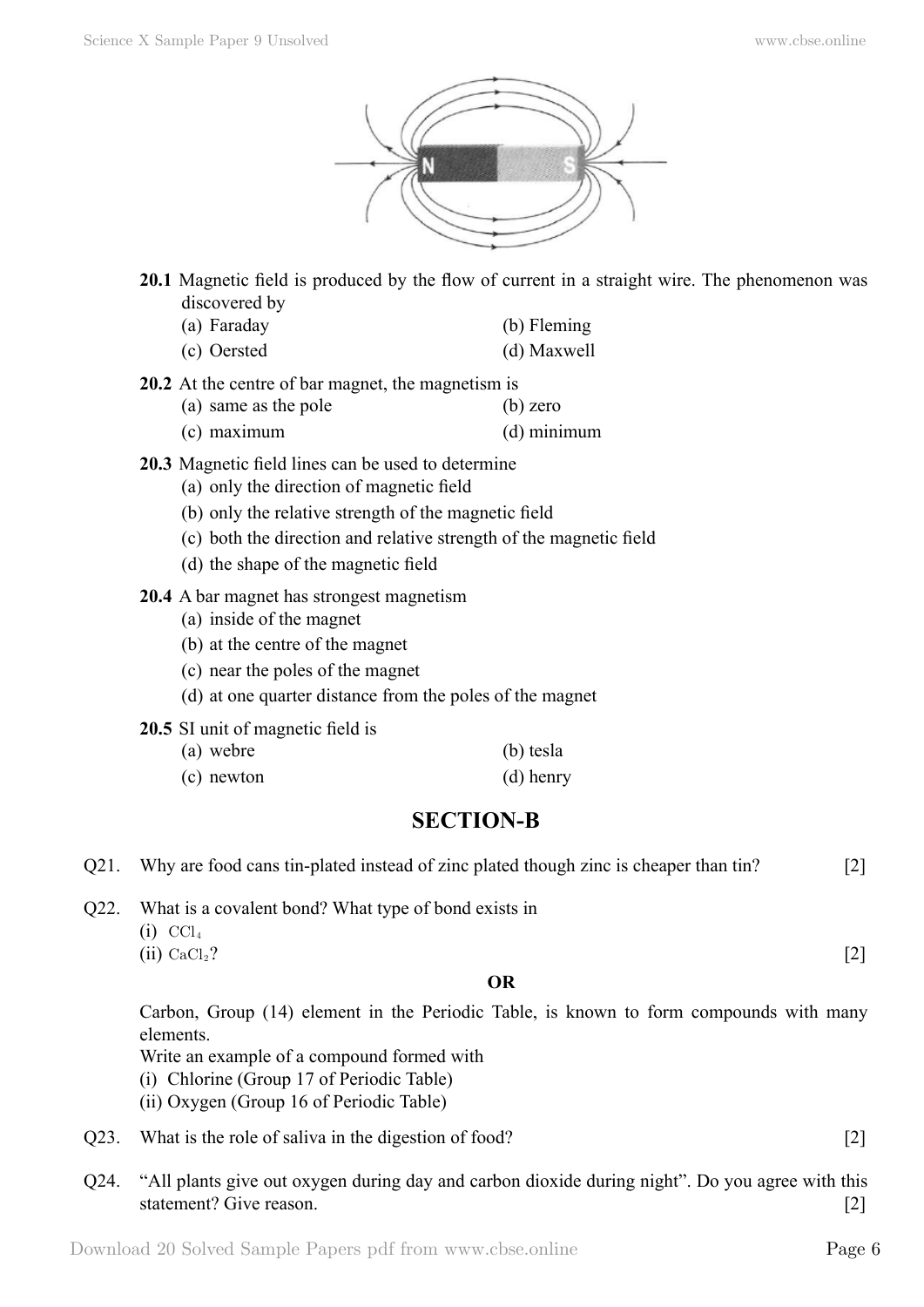What is translocation? Why is it essential for plants?

- Q25. Is the position of a star as seen by us is its true position? Justify your answer. [2]
- Q26. Two lamps, one rated 100 W; 220 V, and the other 60 W; 220 V, are connected in parallel to electric mains supply. Find the current drawn by two bulbs from the line, if the supply voltage is 220 V. [2]

# **SECTION-C**

- Q27. 2 g of ferrous sulphate crystals are heated in a dry boiling tube. (i) List any two observations. (ii) Name the type of chemical reaction taking place.
	- (iii)Write balanced chemical equation for the reaction and name the products formed. [3]
- Q28. (i) Write the electron dot structures of sodium, oxygen and magnesium. (ii) Show the formation of  $Na<sub>2</sub>O$  and  $MgO$  by the transfer of electrons. (iii)What are the ions present in these compounds?[3]
- Q29. Two elements X and Y have atomic numbers 12 and 16 respectively. To which period of the Modern Periodic Table do these two elements belong? What type of bond will be formed between them and why? Also give the chemical formula of the compound formed. [3]
- Q30. Write three types of blood vessels. Give one important feature of each. [3]
- Q31. Give the pair of contrasting traits of the following characters in pea plant and mention which is dominant and recessive.
	- (i) yellow seed
	- $(ii)$  round seed [3]

#### **O**

What is DNA copying? State its importance.

- Q32. It is desired to obtain an erect image of an object, using concave mirror of focal length of 12 cm.
	- (i) What should be the range of the object distance in the above case?
	- (ii) Will the image be smaller or larger than the object? Draw a ray diagram to show the formation of image in this case.
	- (iii)Where will the image of this object be, if it is placed 24 cm in front of the mirror? [3]
- Q33. Calculate the amount of energy available to tiger in the following food chain if plants have 30,000 J of energy available from the Sun:

 $Plant \longrightarrow Deer \longrightarrow Tiger$  [3]

# **SECTION-D**

- Q34. (i) Why does an aqueous solution of an acid conduct electricity?
	- (ii) How does the concentration of hydronium ions  $(H<sub>3</sub>O<sup>+</sup>)$  change when a solution of an acid is diluted?
	- (iii)Which has higher pH value, a concentrated or dilute solution of hydrochloric acid?
	- (iv)What do you observe on adding dilute hydrochloric acid to
		- (a) sodium carbonate placed in test tube,
		- (b) zinc metal in a test tube?  $[5]$